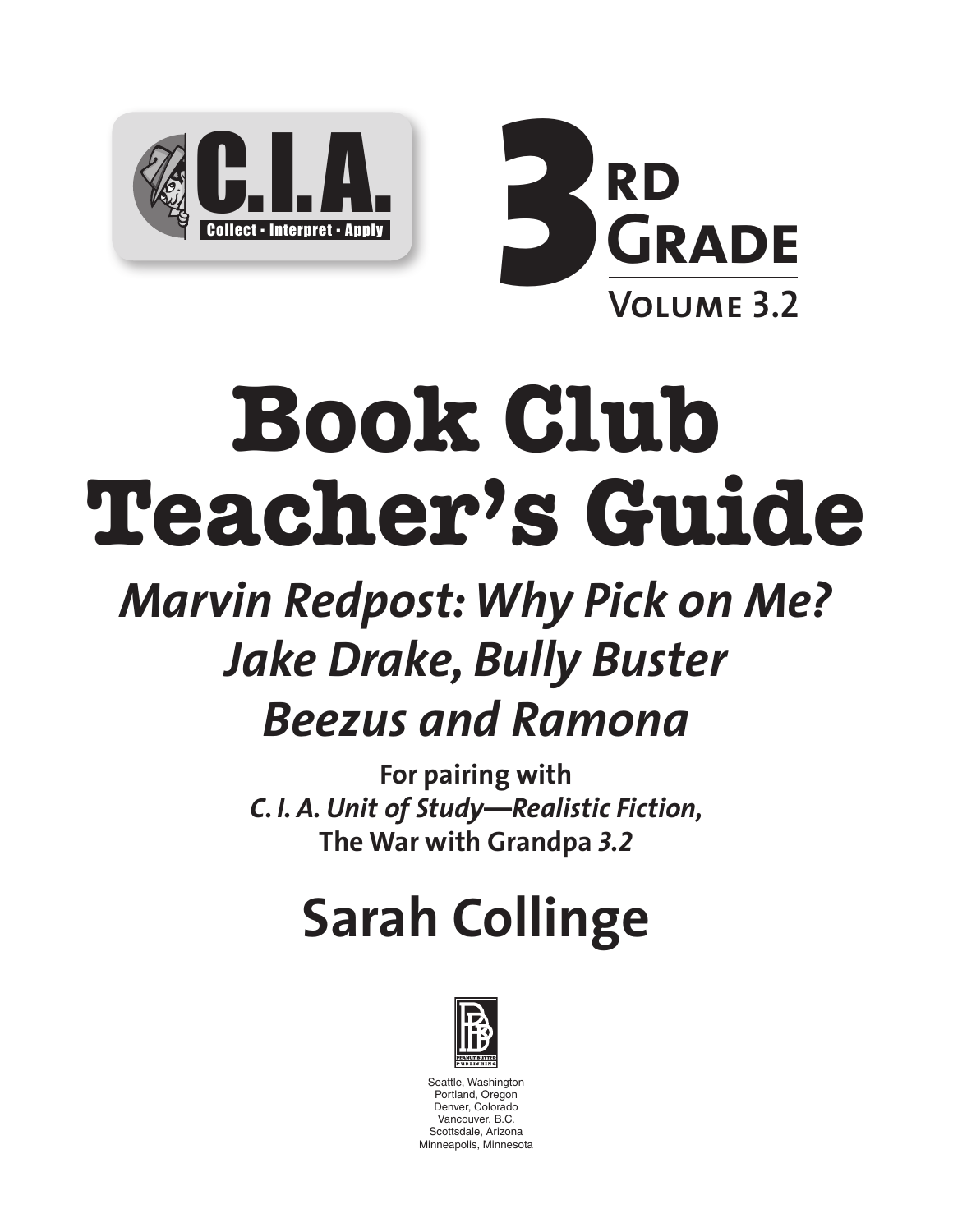Copyright © 2014 by Read Side by Side

First Printing January 2014 Second Printing March 2018

ISBN: 978-1-59849-241-5

Printed in the United States of America

The CIA Approach is the intellectual property of Sarah Collinge and Read Side by Side LLC.

Design: Soundview Design Studio

All rights reserved. No part of this book may be transmitted in any form or by any means, electronic or mechanical, including by photocopying, recording, or by any information storage or retrieval system, in part, in any form, without the permission of the author.

Requests for such permissions should be addressed to:



Peanut Butter Publishing 943 NE Boat Street Seattle, Washington 98105 206-860-4900 www.peanutbutterpublishing.com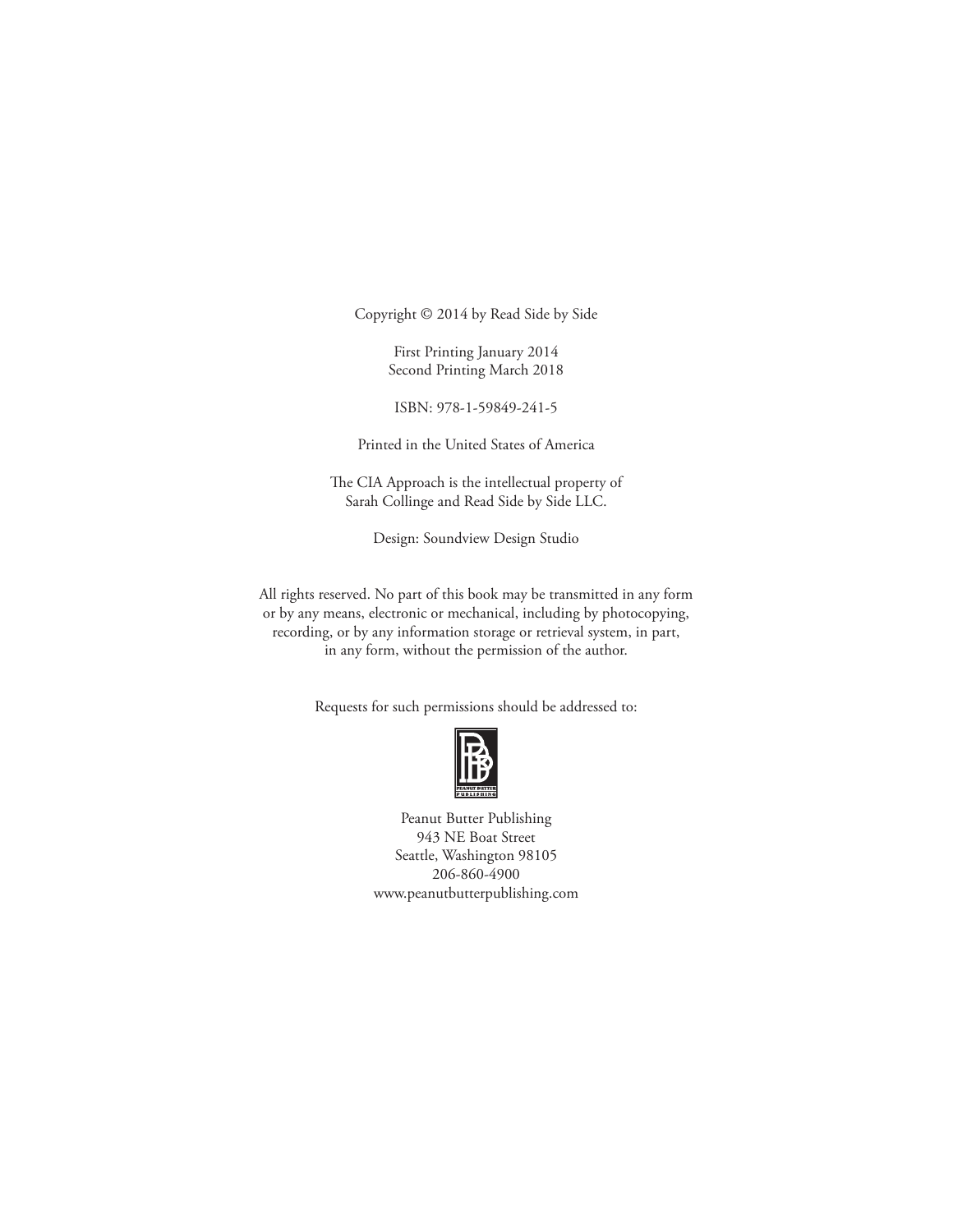### **Table of Contents**

| Appendix. | 115 |
|-----------|-----|
|           |     |
|           |     |
|           |     |
|           |     |
|           |     |
|           |     |
|           |     |
|           |     |
|           |     |
|           |     |
|           |     |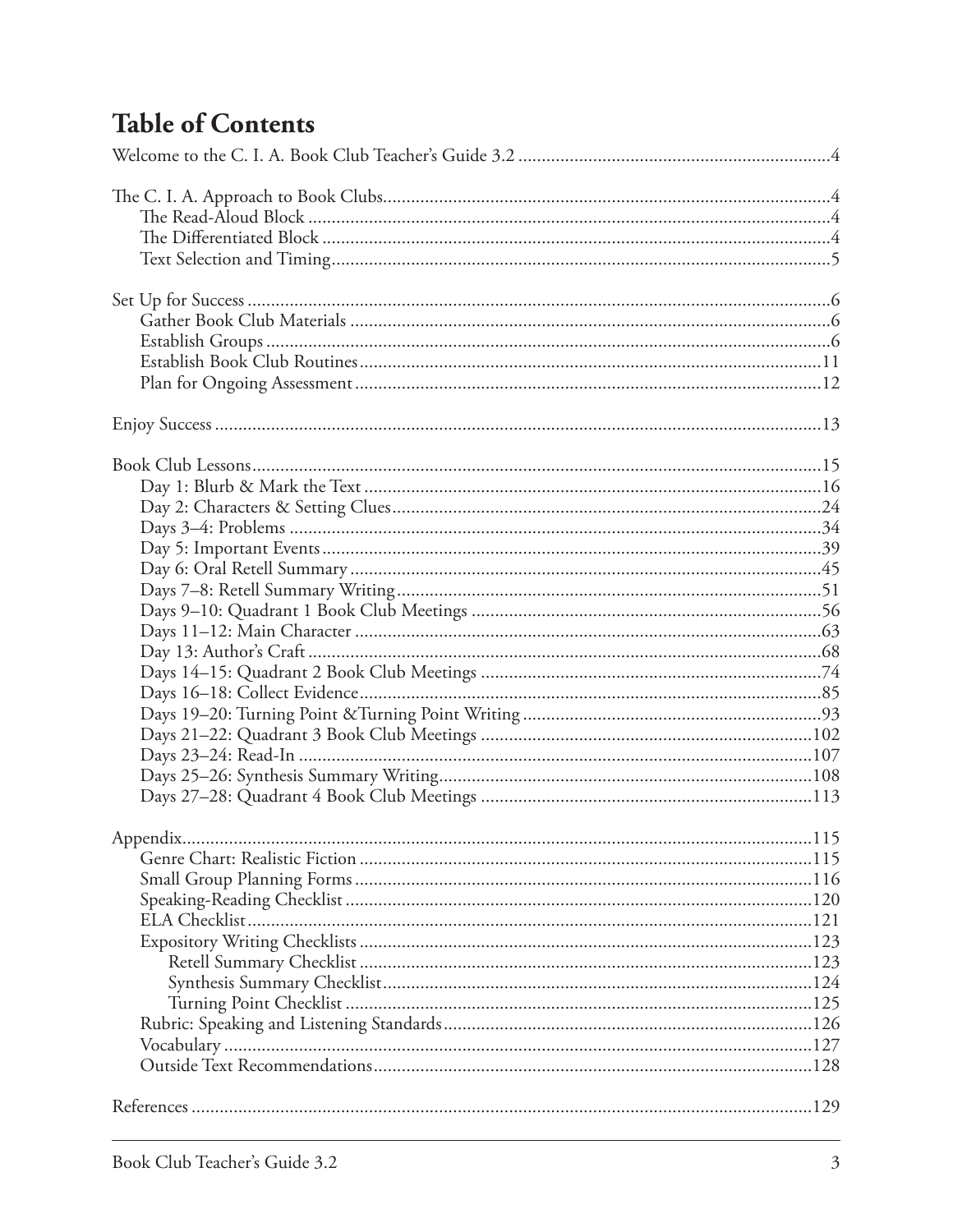#### *Marvin Redpost: Why Pick on Me?,* **by Louis Sachar – Lexile 290, 64 pages**

The Marvin Redpost series, by Louis Sachar, is a wonderful series for third-graders, not only for its readability but also for its humor. Your students will laugh out loud as they read this book, and will beg to read the rest of the books in this series. I recommend placing your students who are reading below grade level in this text.

### *Marvin Redpost: Why Pick on Me?* **Text Complexity**

| <b>QUALITATIVE MEASURES</b>                                                                                                                                                                                                                                                                 | <b>QUANTITATIVE MEASURES</b>                                                                                                                                                                                                                                         |
|---------------------------------------------------------------------------------------------------------------------------------------------------------------------------------------------------------------------------------------------------------------------------------------------|----------------------------------------------------------------------------------------------------------------------------------------------------------------------------------------------------------------------------------------------------------------------|
| <b>Levels of Meaning</b><br>The central message of this text is that it isn't<br>fair to pick on people. Additional themes relate<br>to right and wrong and respecting others.                                                                                                              | The Lexile level for <i>Marvin Redpost: Why Pick</i><br>on Me? is 290, based on word frequency and<br>sentence length. This is below the range of the<br>complexity band for 2 <sup>nd</sup> -3 <sup>rd</sup> grade according<br>to the Common Core State Standards. |
| <b>Structure</b><br>Overall, the narrative uses a fairly simple,                                                                                                                                                                                                                            | <b>READER TASK CONSIDERATIONS</b>                                                                                                                                                                                                                                    |
| explicit, and conventional story structure.<br><b>Language Conventionality and Clarity</b><br>Louis Sachar uses language that is literal and<br>clear.                                                                                                                                      | These should be determined locally with<br>reference to motivation, knowledge, and<br>experiences as well as to purpose and the<br>complexity of the tasks assigned and the<br>questions posed.                                                                      |
| <b>Knowledge Demands</b><br>The characters in this text look at issues of<br>right and wrong from two very different<br>perspectives, causing the reader to challenge<br>his or her own perspective. General<br>background knowledge about how people<br>define their moral code is needed. |                                                                                                                                                                                                                                                                      |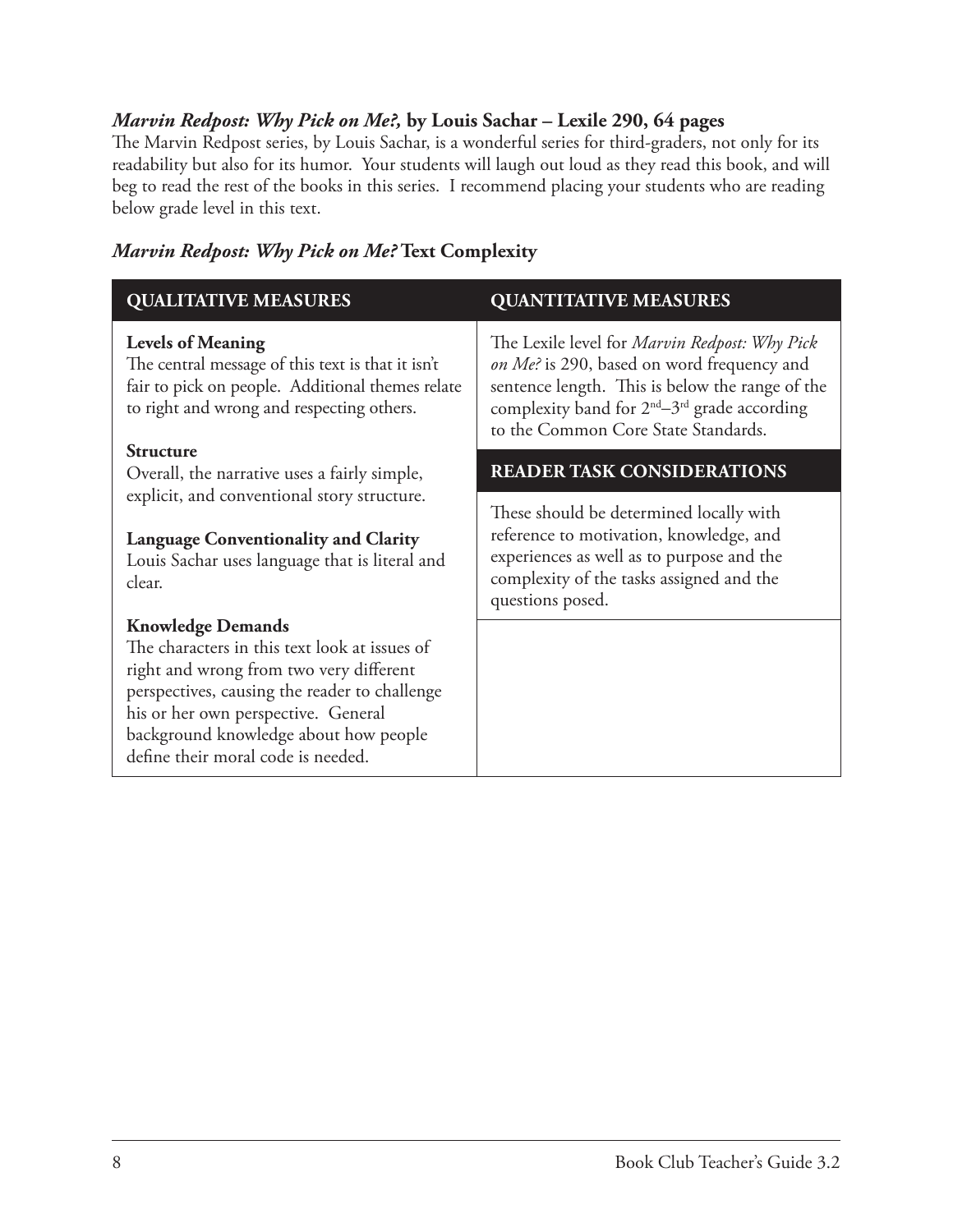#### *Jake Drake, Bully Buster,* **by Andrew Clements – Lexile 460, 67 pages**

The Jake Drake series, by Andrew Clements, is a slightly more challenging series than the Marvin Redpost series due to its complex structure and qualitative demands. The story is written in flashback and has a strong message that all students who have ever been picked on or bullied at school will relate to. I recommend placing students who are reading on grade level in this text.

#### *Jake Drake, Bully Buster* **Text Complexity**

| <b>QUALITATIVE MEASURES</b>                                                                                                                                                                                                                                                                                             | <b>QUANTITATIVE MEASURES</b>                                                                                                                                                                                                                              |
|-------------------------------------------------------------------------------------------------------------------------------------------------------------------------------------------------------------------------------------------------------------------------------------------------------------------------|-----------------------------------------------------------------------------------------------------------------------------------------------------------------------------------------------------------------------------------------------------------|
| <b>Levels of Meaning</b><br>The text offers multiple themes related to<br>right and wrong. These themes include the<br>importance of understanding the perspectives<br>of other people and what it takes to build<br>friendships. These themes will lead students<br>to the central message, which is that it isn't     | The Lexile level for Jake Drake: Bully Buster is<br>460, based on word frequency and sentence<br>length. This is in the lower range of the<br>complexity band for 2 <sup>nd</sup> -3 <sup>rd</sup> grade according<br>to the Common Core State Standards. |
|                                                                                                                                                                                                                                                                                                                         | <b>READER TASK CONSIDERATIONS</b>                                                                                                                                                                                                                         |
| fun to be mean.<br><b>Structure</b><br>The challenge of this text is its complex<br>structure. The main story is told through a<br>flashback-Jake Drake is telling the story of<br>how he overcame a bully when he was in the<br>second grade.                                                                          | These should be determined locally with<br>reference to motivation, knowledge, and<br>experiences as well as to purpose and the<br>complexity of the tasks assigned and the<br>questions posed.                                                           |
| <b>Language Conventionality and Clarity</b><br>Andrew Clements uses language that is fairly<br>literal and clear.                                                                                                                                                                                                       |                                                                                                                                                                                                                                                           |
| <b>Knowledge Demands</b><br>This text provides multiple themes. In this<br>text, the characters look at issues of right and<br>wrong from different perspectives, causing the<br>reader to challenge his or her own perspective.<br>General background knowledge about how<br>people define their moral code is needed. |                                                                                                                                                                                                                                                           |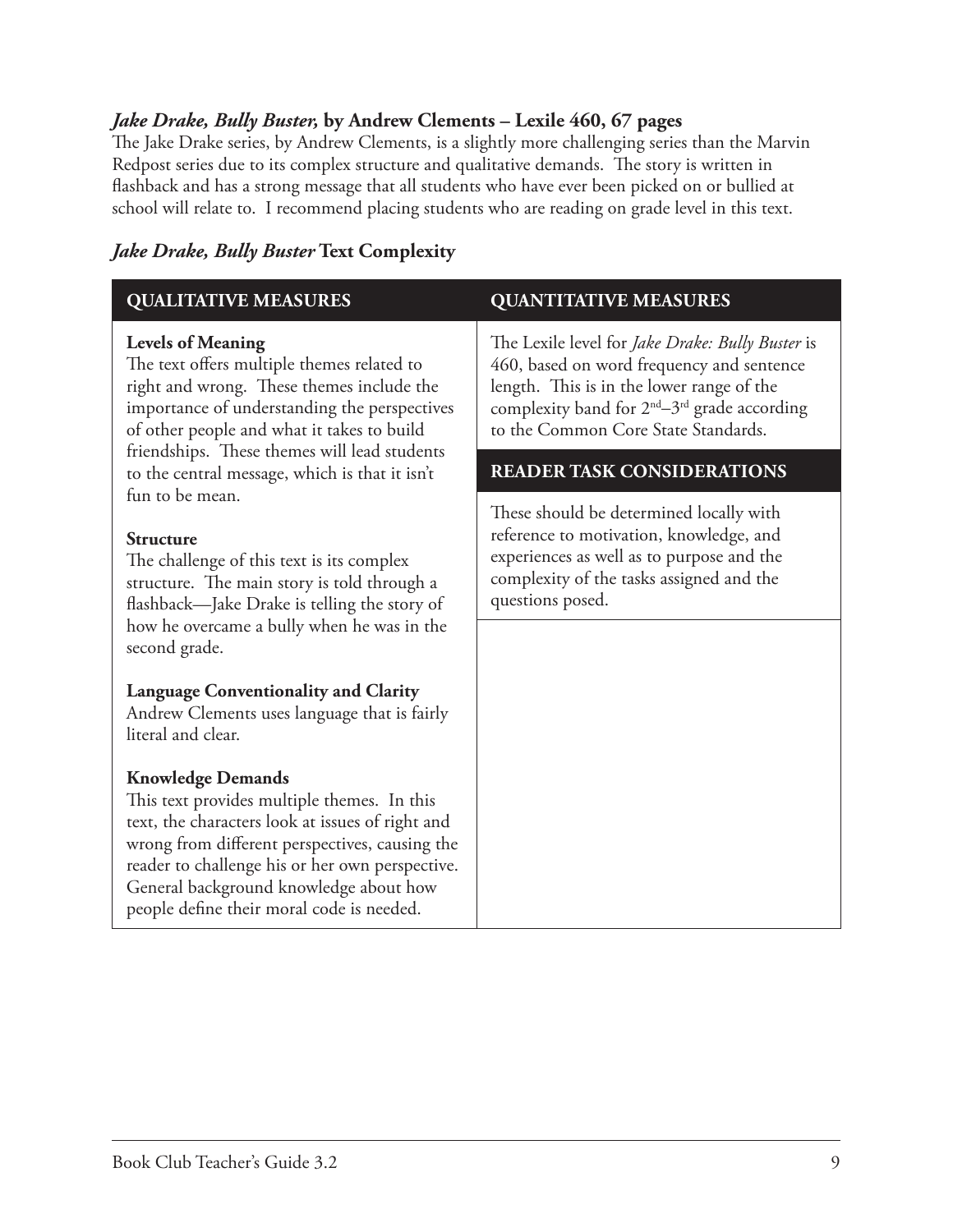#### *Beezus and Ramona,* **by Beverly Cleary – Lexile 780, 183 pages**

*Beezus and Ramona*, by Beverly Cleary, is a classic favorite of many young children and teachers. Students will be captivated by Cleary's engaging writing style and the ways in which she interjects humor throughout the book. This book is written in the third person, which may present an additional challenge for third-graders. I recommend placing students who are reading above grade level in this text.

| <b>QUALITATIVE MEASURES</b>                                                                                                                                                                                                                                                                                                              | <b>QUANTITATIVE MEASURES</b>                                                                                                                                                                                                         |
|------------------------------------------------------------------------------------------------------------------------------------------------------------------------------------------------------------------------------------------------------------------------------------------------------------------------------------------|--------------------------------------------------------------------------------------------------------------------------------------------------------------------------------------------------------------------------------------|
| <b>Levels of Meaning</b><br>The text offers nuances of abstract concepts<br>related to right and wrong and family<br>relationships. Beezus struggles to like her<br>sister, Ramona, when Ramona is naughty.                                                                                                                              | The Lexile level for <i>Beezus and Ramona</i> is 780,<br>based on word frequency and sentence length.<br>This is in the lower range of the complexity<br>band for $4th-5th$ grade according to the<br>Common Core State Standards.   |
| <b>Structure</b><br>Overall, the narrative uses a fairly simple,<br>explicit, and conventional story structure. The<br>story is written in the third person.<br><b>Language Conventionality and Clarity</b><br>Beverly Cleary uses language that is fairly<br>literal and clear. Challenges emerge through<br>the author's use of humor. | <b>READER TASK CONSIDERATIONS</b><br>These should be determined locally with<br>reference to motivation, knowledge, and<br>experiences as well as to purpose and the<br>complexity of the tasks assigned and the<br>questions posed. |
| <b>Knowledge Demands</b><br>General background knowledge about family<br>relationships is needed.                                                                                                                                                                                                                                        |                                                                                                                                                                                                                                      |

#### *Beezus and Ramona* **Text Complexity**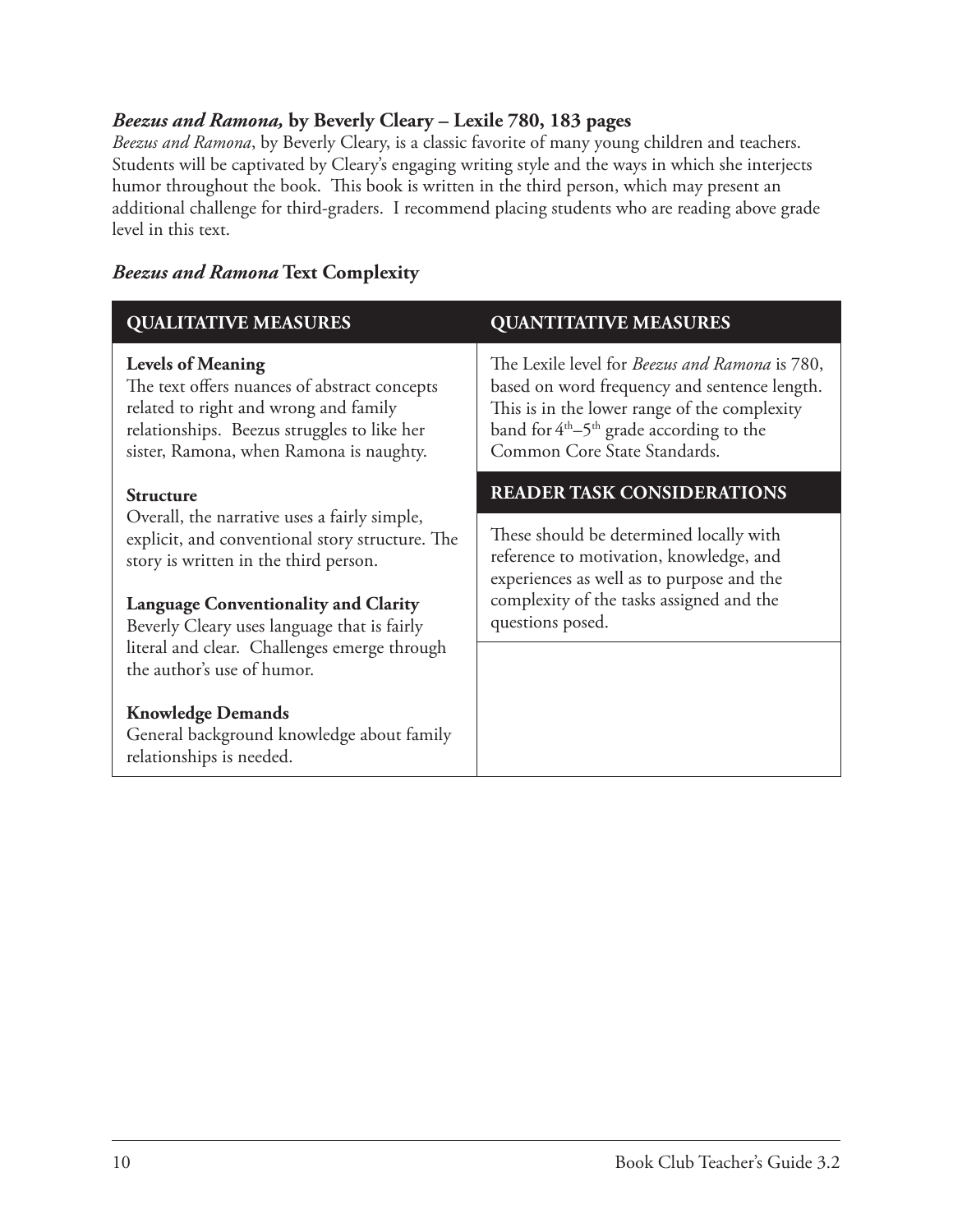#### **DAY 2, CHARACTERS & SETTING CLUES**

**In this lesson…**you will remind students that good readers pay attention to important characters and infer character traits. You will ask students to keep track of important characters as they read, to monitor their comprehension. You will also remind students how good readers focus on the setting—often the characters' circumstances—when reading quadrant 1. The characters' circumstances are an important element of the setting. Students will keep track of setting clues as they read.

(Optional: To prepare for this lesson, copy a map of Ramona's neighborhood for students reading *Beezus and Ramona* to tape to page 10 of their book club notebooks. This map can be used to help students visualize the setting of the book.)

### **Learning Targets:**

Read closely to monitor comprehension (RL 1)

- Infer character traits
- Visualize characters and setting

Show understanding of story elements (RL 3)

- Character
- Setting

Use what you know about genre to help you understand the story better (RL 5)

Gather and categorize information through note taking (W 8)

### **Connect:**

*We have been learning…*

…that good readers use the blurb and what they know of the genre to help them predict what will happen in the book.

Today, you are all going to begin reading quadrant 1 of your book club books. When you read quadrant 1 you will be focused on collecting critical information in the text. You will each be gathering information about the characters, setting, problem, and important events in your book. These are the critical story elements that help us get a story in our heads.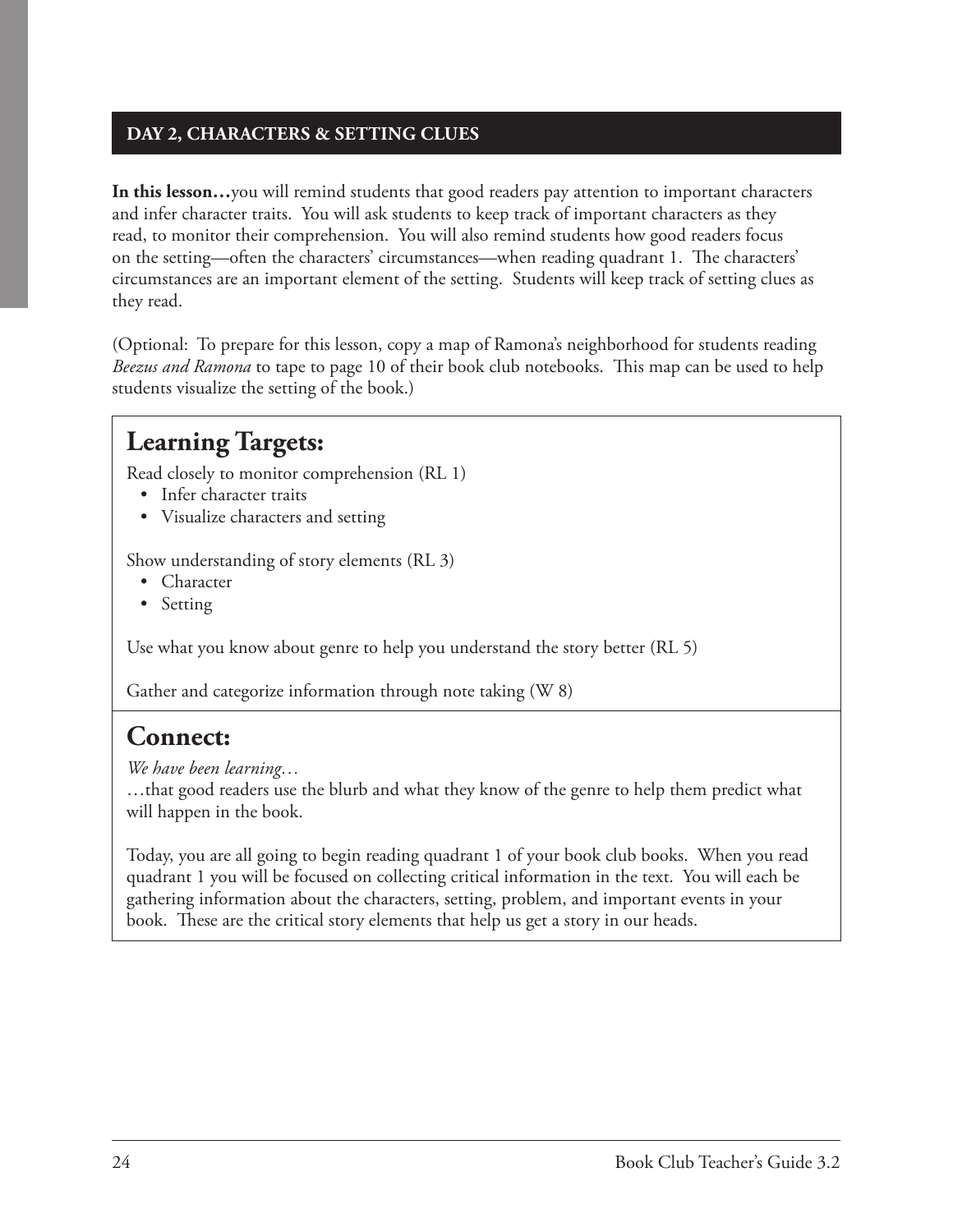## **Teach:**

*Today I am going to remind you*…

…that good readers use comprehension strategies to identify important characters and infer character traits. You are each going to make a character list in your book club notebook as you read your assigned pages for today. Your character list will be a tool that you will use while reading this book; it will help you improve your comprehension when you are confused.

Today as you read you will also be thinking about the circumstances of the characters, to help you understand the setting better. You are each going to make a setting clues list in your book club notebook as you read. This setting clues list will be a tool that you will use while reading this book; it will help you understand the characters and their decisions better.

You each made a character list and a setting map when we read the book *The War with Grandpa*. Please turn to the character list for *The War with Grandpa*. Notice how you wrote the name of each important character and information about him or her on the list. Now turn to the setting map for *The War with Grandpa*. Notice how you labeled several important details about the setting.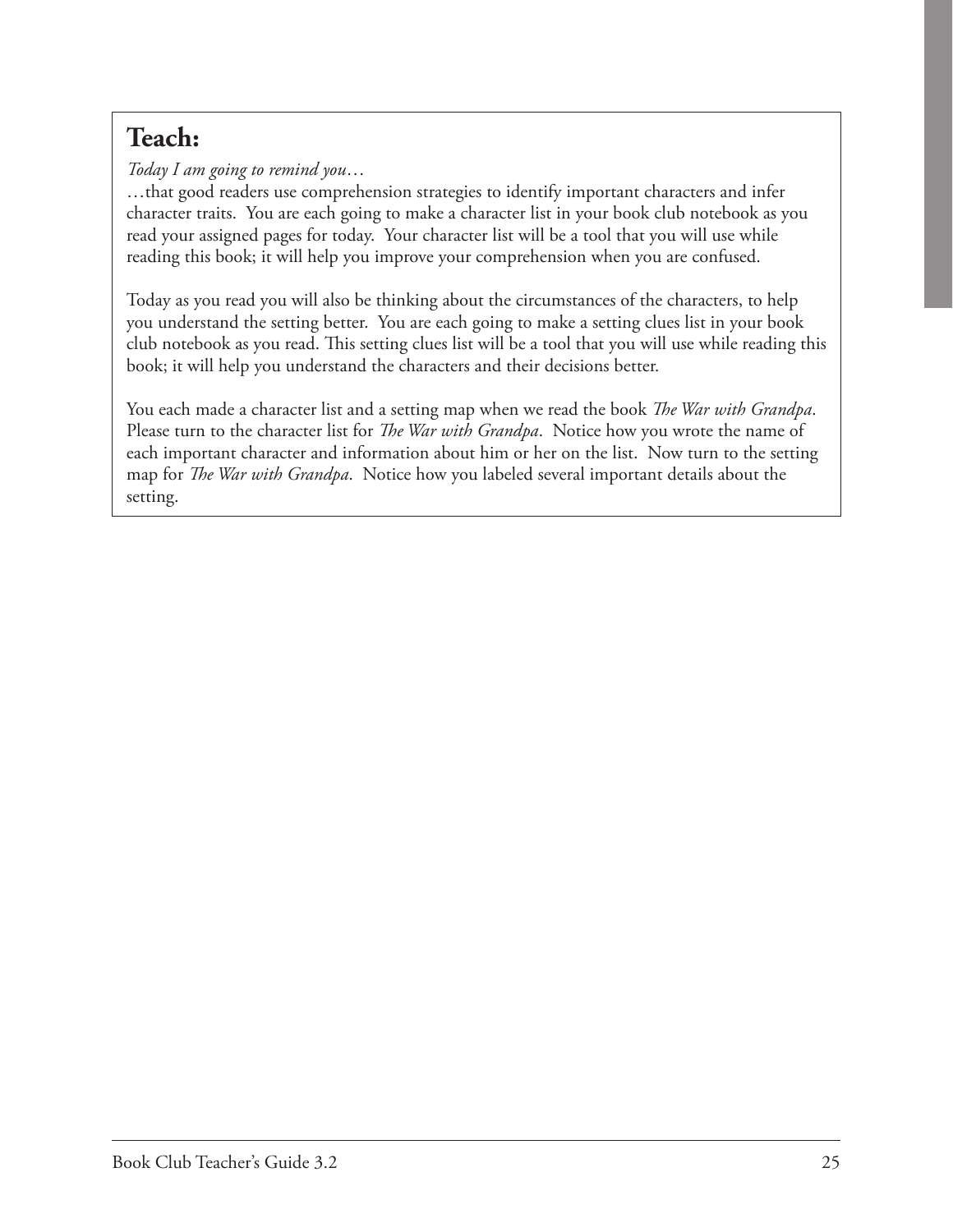### **Guided Practice—Work Time:**

Now turn to page 8 in your book club notebooks. Today as you read, you will stop each time a new character is named in the text and add this name to the character list. Then you will read to find information about this character, and add that information to the list.

When you are done with your assigned reading, you will stop to name the setting of the story. You will write a word or words to describe the setting of your story on page 10 in your book club notebooks.

(Optional: Hand out the map of Ramona's neighborhood to students reading *Beezus and Ramona*. Have students tape this map to page 10 of their book club notebooks.)

You will each be reading and completing your character list and setting list independently. If you need help, first go to your assigned partner to get help. If you are still stuck, sign up for a conference, and I will come and coach you and your partner in order to quickly help you get back on track.

You will have 35 minutes to work. Then you will meet your partners in the meeting area to review your work, make additions or changes, and then participate in a whole-class share-out.

(Assign each group their pages to read and dismiss students for independent work. Conduct conferences with partnerships as necessary.)

*Marvin Redpost: Why Pick on Me?*—Chapter 1 (pp. 1–10) *Jake Drake, Bully Buster*—Chapter 2 (pp. 11–17) *Beezus and Ramona—*Chapter 1 (pp. 1–10) Stop after reading, "Another book, of course, a better book, and the place to find it was certainly the library.")

### **Share-out:**

(At the beginning of the share-out time, give students 5 minutes to compare notes and receive help from their partners. Then move into a quick, whole-class discussion.)

Discuss: Why do good readers keep track of important characters and the setting as they read? How did doing this help you or challenge you as a reader today?

### **Link:**

*Today and every day when you read…*

*…*I want you to think about what you know about important characters and the setting of the story so you can make lists for monitoring comprehension.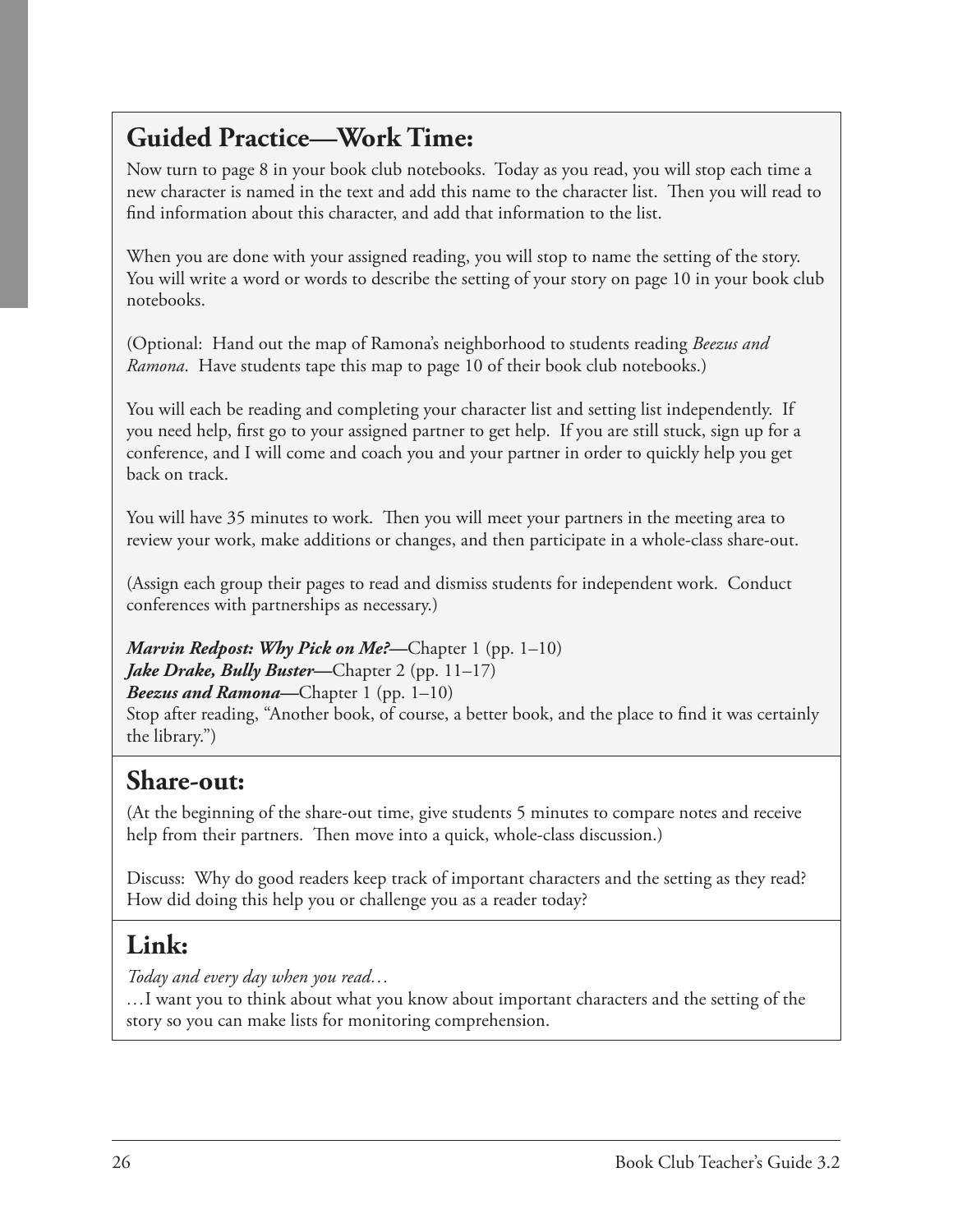*Marvin Redpost: Why Pick on Me?* **Character List Sample**

| <b>CHARACTER</b>   | <b>DETAILS</b>                                  |  |
|--------------------|-------------------------------------------------|--|
| Casey<br>Happleton | girl<br>classmate<br>weird                      |  |
| Marvin<br>Redpost  | <b>POA</b><br>9 years old<br><u> 3rd-grader</u> |  |
| Melanie            | girl<br>Classmate<br><u>Knows everything</u>    |  |
| Mrs. North         | teacher                                         |  |
| Stuart<br>Albright | bay<br>Classmate<br>Marvin's best friend        |  |
| NICK<br>TUFFIC     | DOV<br>Classmate<br>Marvin's other best friend  |  |
| Clarence           | the toughest kid in the<br>third grade<br>mean  |  |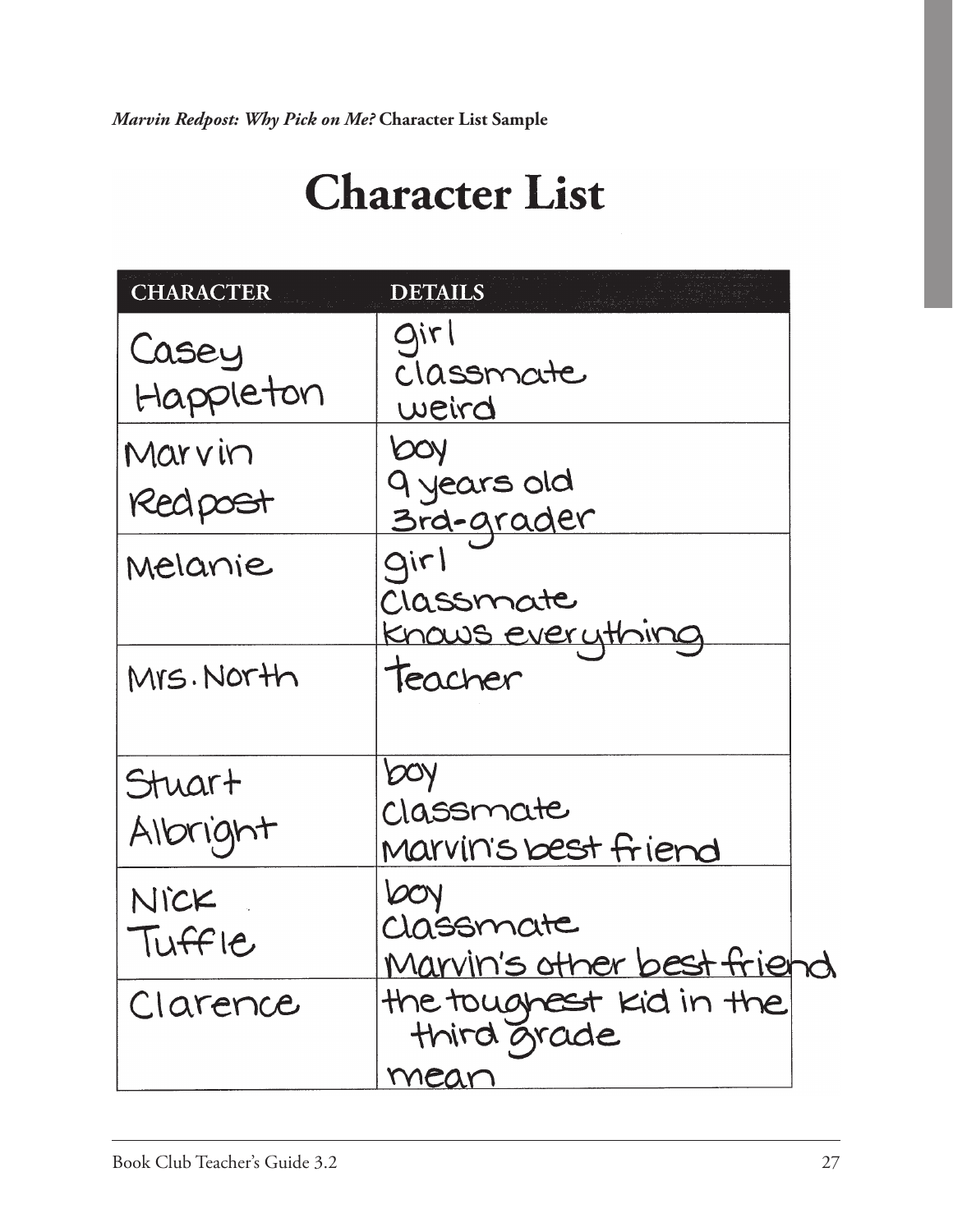*Marvin Redpost: Why Pick on Me?* **Character List Sample**

| <b>CHARACTER</b> | <b>DETAILS</b>                                            |
|------------------|-----------------------------------------------------------|
| warren           | Loy<br>Classmate                                          |
|                  |                                                           |
| $\sim$           |                                                           |
|                  |                                                           |
|                  | $\mathcal{L}(\mathcal{L})$ and $\mathcal{L}(\mathcal{L})$ |
|                  |                                                           |
|                  |                                                           |
| $\sim$ $\sim$    |                                                           |
|                  |                                                           |
|                  |                                                           |
|                  |                                                           |
|                  |                                                           |
|                  |                                                           |
|                  |                                                           |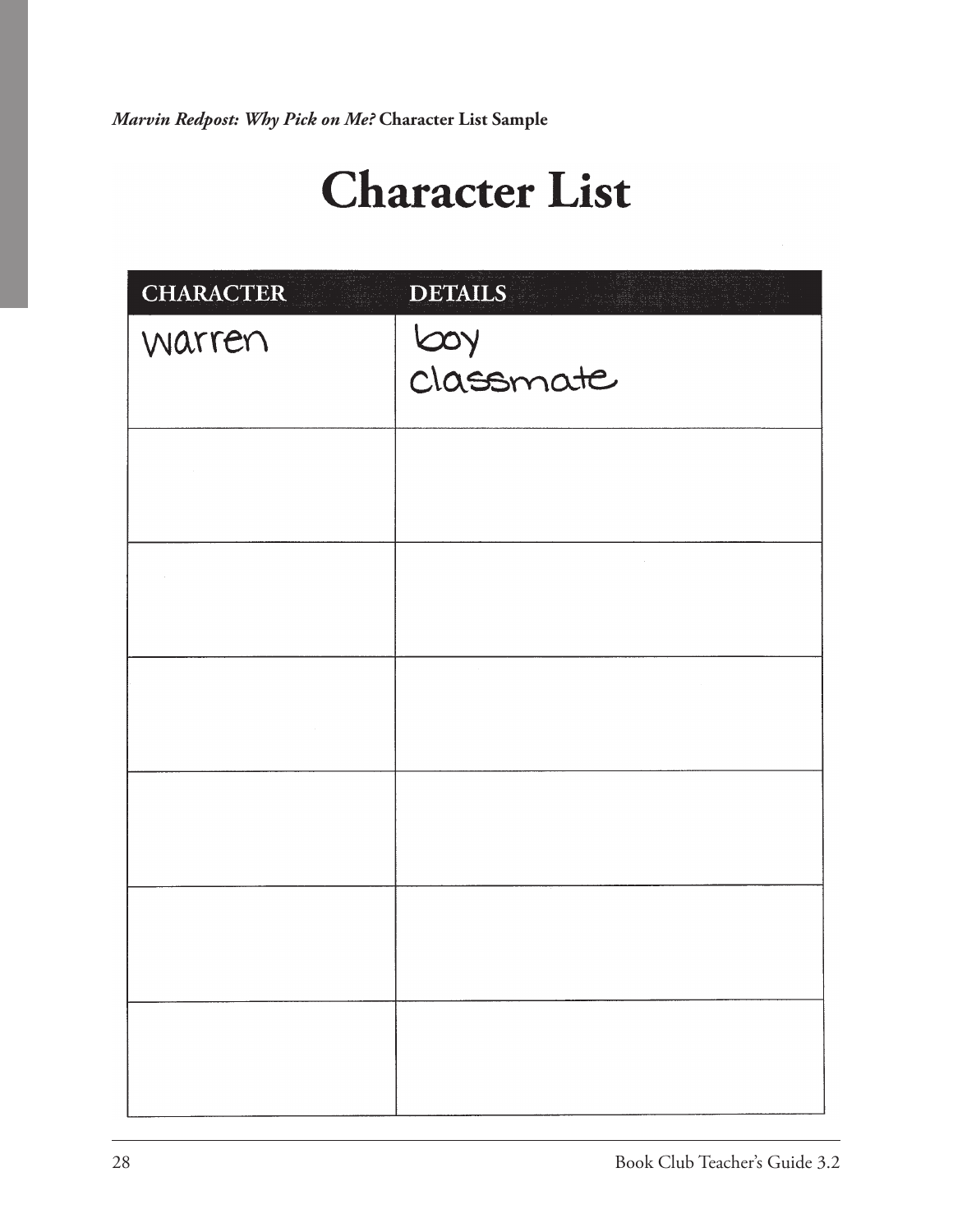| <b>CHARACTER</b>        | <b>DETAILS</b>                     |
|-------------------------|------------------------------------|
| Jake Drake              | and-grader                         |
| mrs. Brattle            | Jake's teacher<br>Smiles a lot     |
| Phil Willis<br>(willie) | Jake's best friend<br><b>Small</b> |
| Link Baxter             | New kid<br>Tall<br>A bully         |
|                         |                                    |
|                         |                                    |
| and the control         |                                    |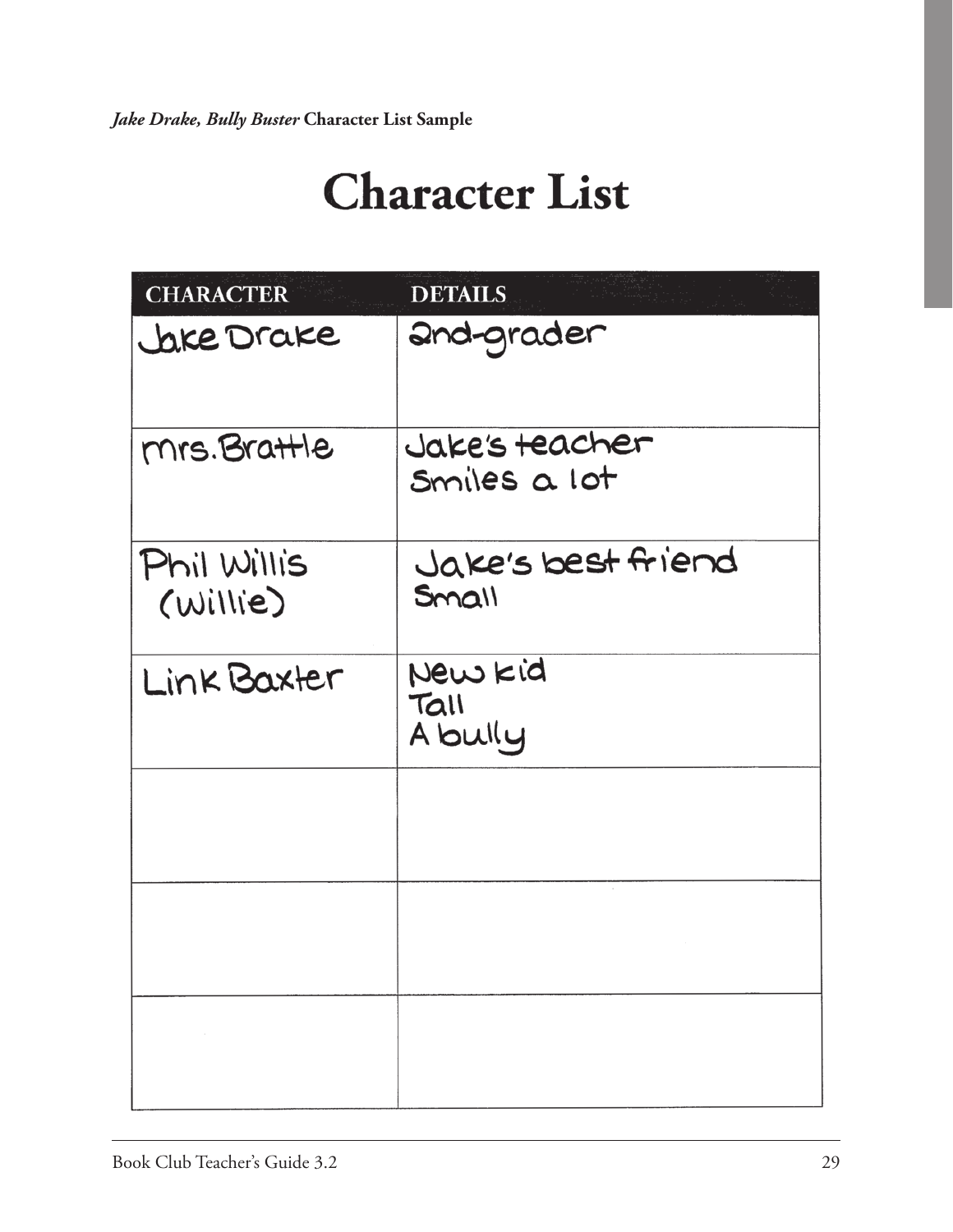| <b>DETAILS</b>                              |
|---------------------------------------------|
| Beatrice Quimby<br>Ramona's big sister      |
| 9 years old                                 |
| Beezus's little sister                      |
| 4 years old<br>Exasperating                 |
|                                             |
|                                             |
| Mother's youngersister<br>4th grade teacher |
|                                             |
|                                             |
|                                             |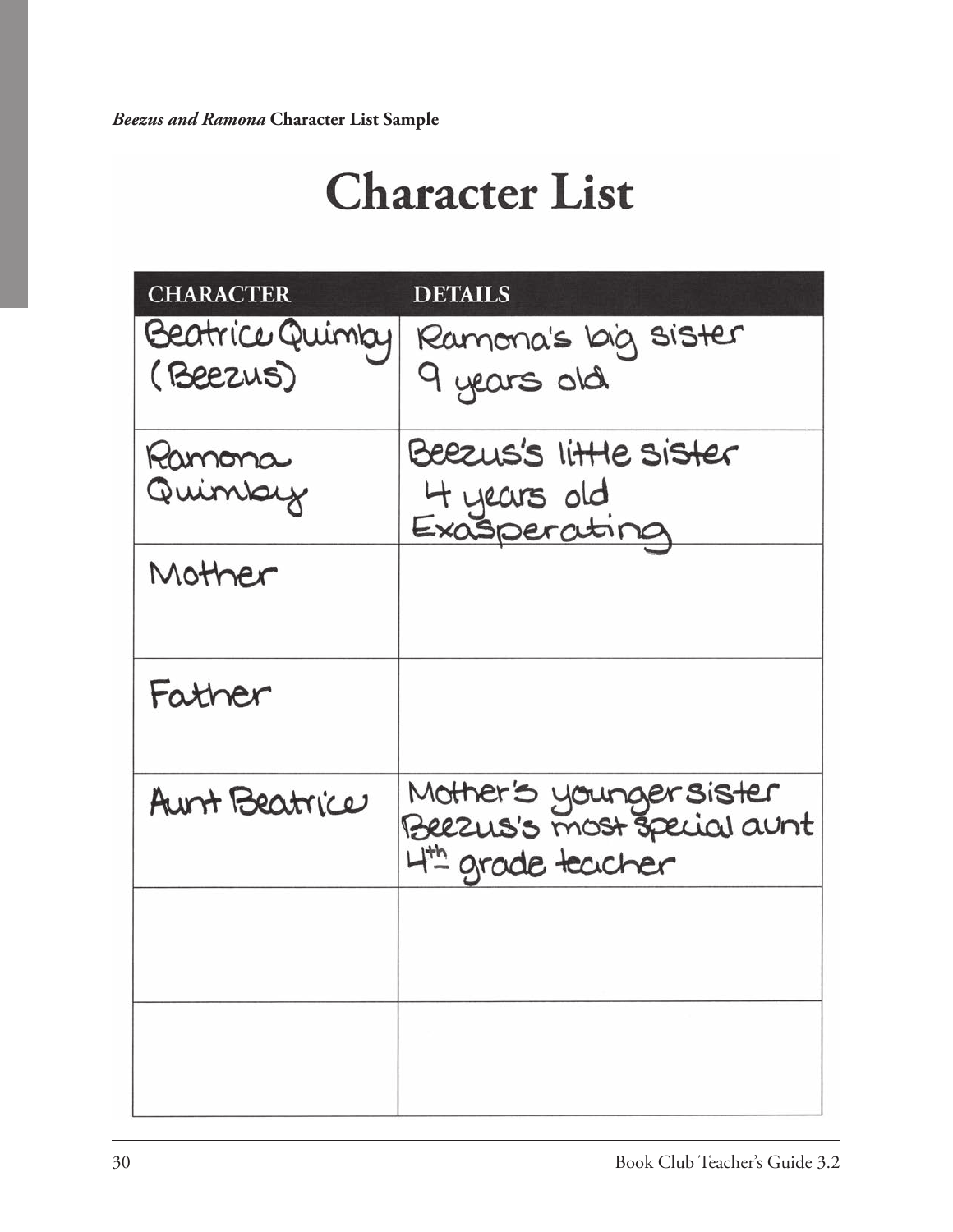*Marvin Redpost: Why Pick on Me?* **Setting Clues/Map Sample**

# **Setting Clues/Map**

School<br>3rd Grade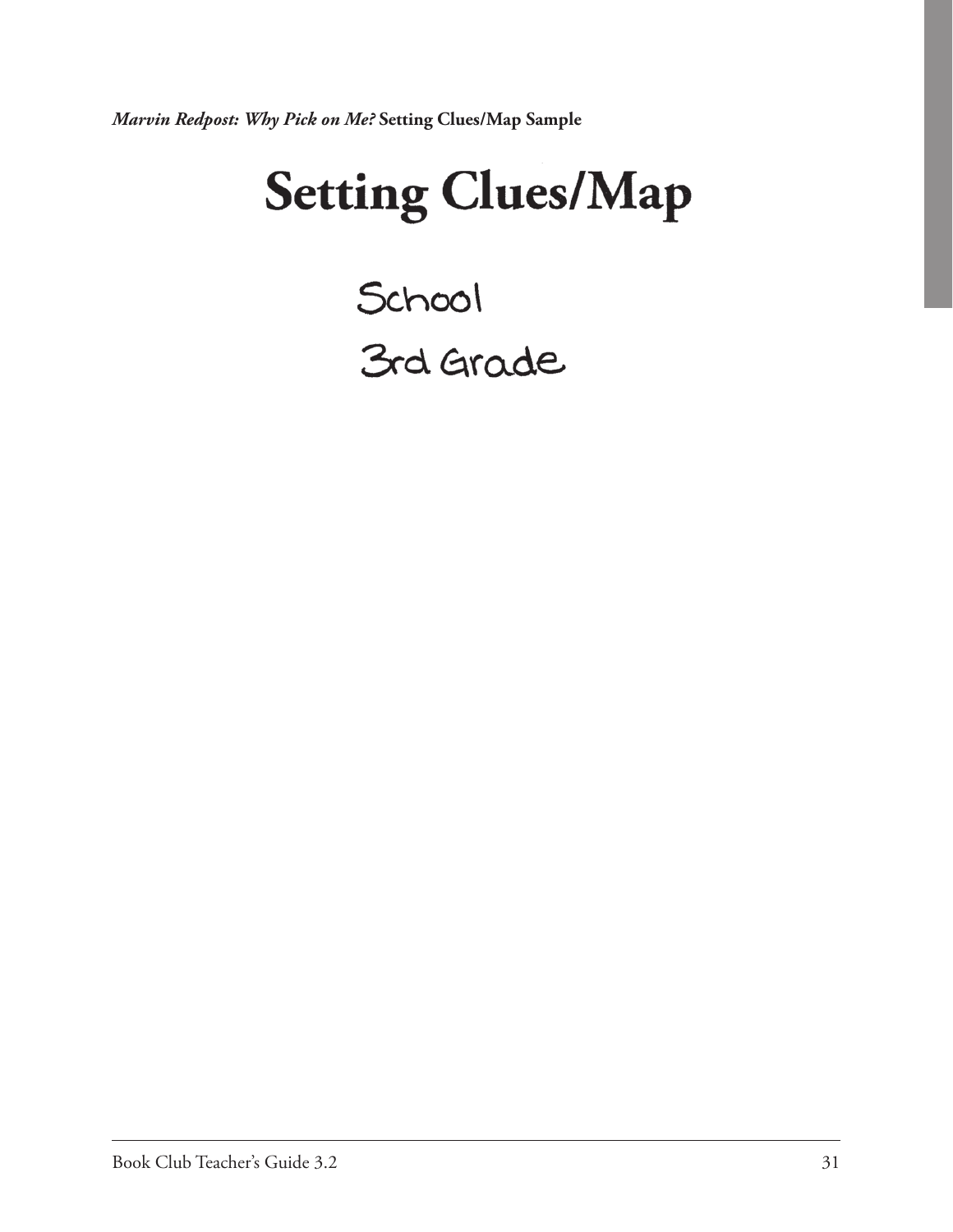*Jake Drake, Bully Buster* **Setting Clues/Map Sample**

# **Setting Clues/Map** School<br>2nd grade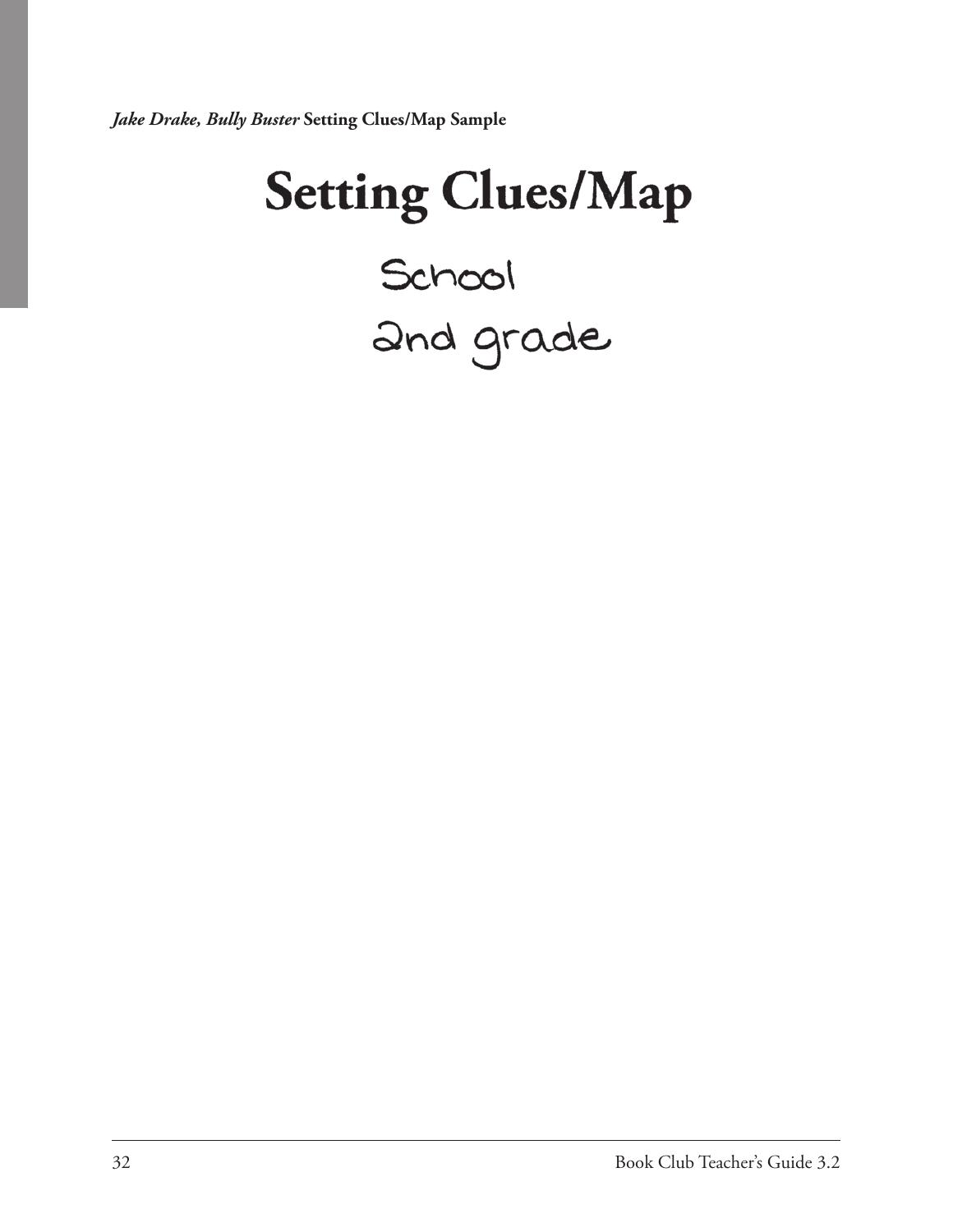*Beezus and Ramona* **Setting Clues/Map Sample**

# **Setting Clues/Map** Beezus and Ramonais house.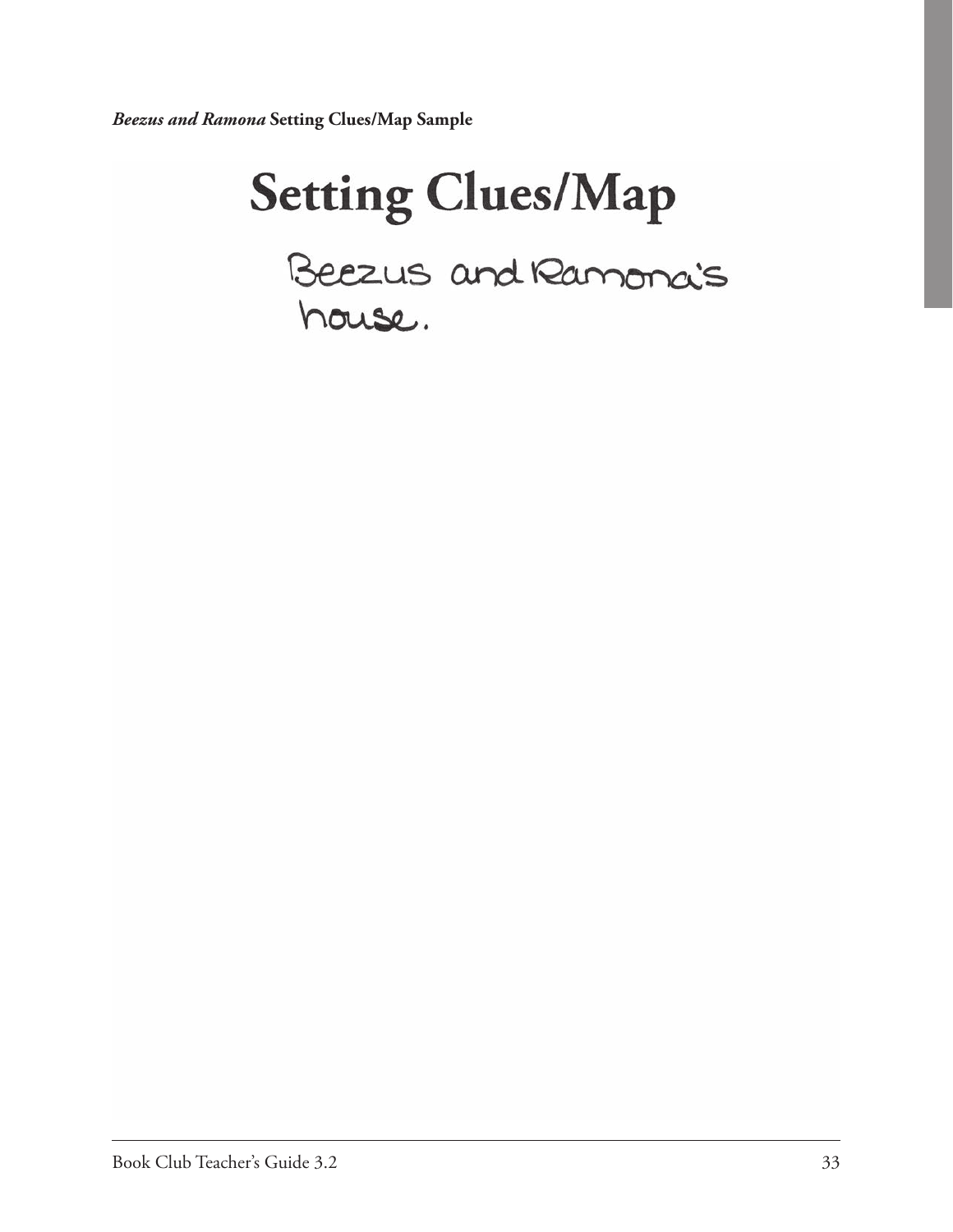#### **DAYS 9–10, QUADRANT 1 BOOK CLUB MEETINGS**

### **Book Club Meeting 1**

**In this book club meeting…**students will be responding to questions about the characters, setting, problems, and main events revealed in quadrant 1 of their book club books. Students will use the charts in their book club notebooks to aid their discussion. Students will also share their predictions about what they think will happen next in the story. Throughout the discussion, students should each share and respond to thinking.

### **Learning Targets:**

Summarize the text (RL 2)

Show understanding of story elements (RL 3)

- Character
- Setting
- Plot

Prepare for collaboration with others (SL 1)

Express ideas and respond to others' ideas clearly and persuasively (SL 1)

Acquire and use key vocabulary (L 6)

### **Connect:**

*We have been learning…*

…that good readers read slowly at the beginning of a book in order to make sure they understand all the story elements, including character, setting, and plot. At the end of quadrant 1 they stop and write a retell summary as a way of monitoring their comprehension.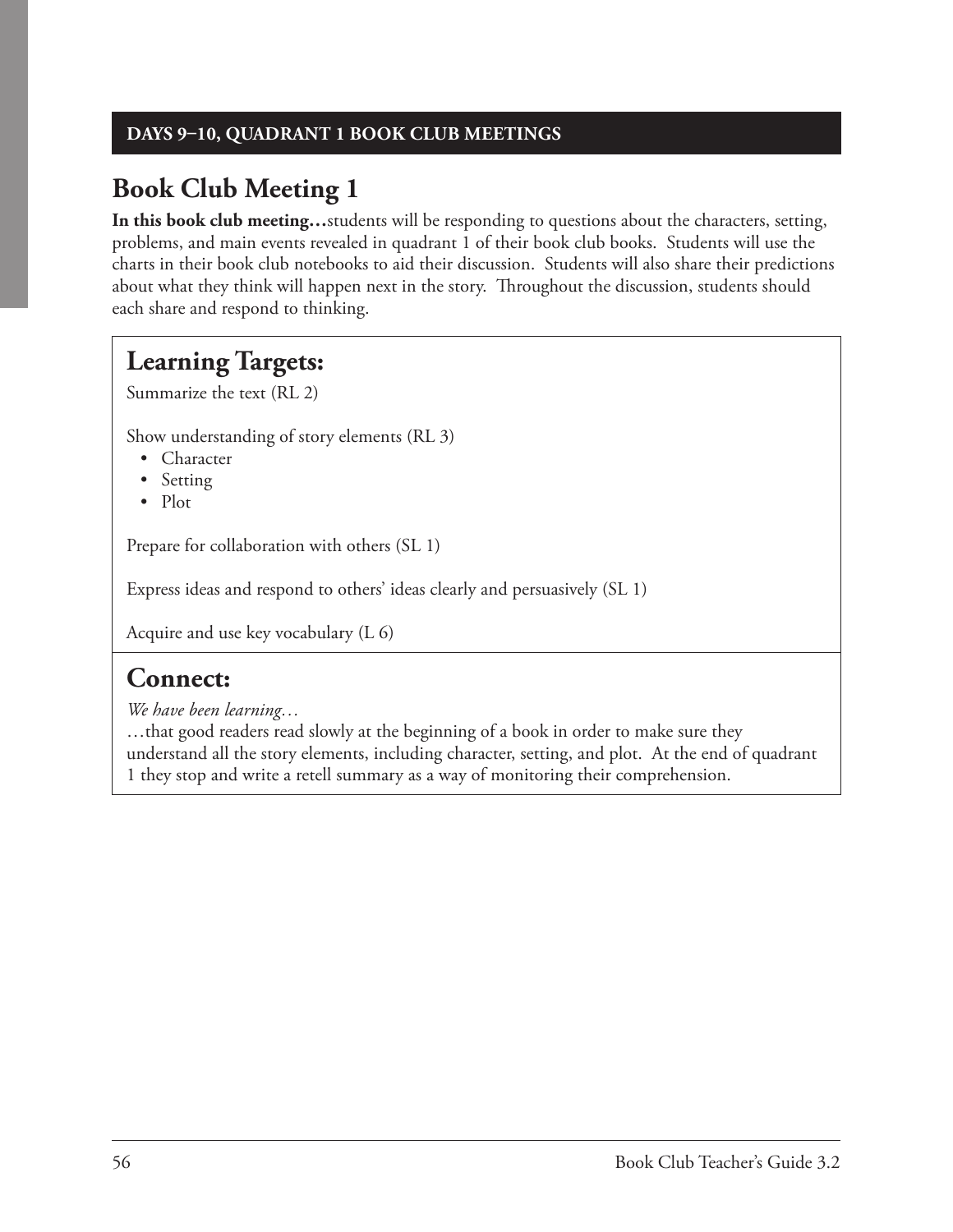## **Teach:**

*Today I am going to remind you…*

…that good readers discuss their thinking about a book with others in order to synthesize their thinking and evaluate the thinking of others.

When we meet together in book clubs, the expectations will be that you each

- 1. Bring your book and book club notebook to the meeting, with all assignments completed;
- 2. Come prepared to respond to questions and to share your thinking about the book with the group;
- 3. Participate by both sharing with and listening to group members;
- 4. Respond to another student's thinking before sharing your own; and
- 5. Use polite language and mannerisms with everyone in the group.

When you respond to another person's thinking, please use one of our response stems:

- I agree with you because…
- I disagree with you because…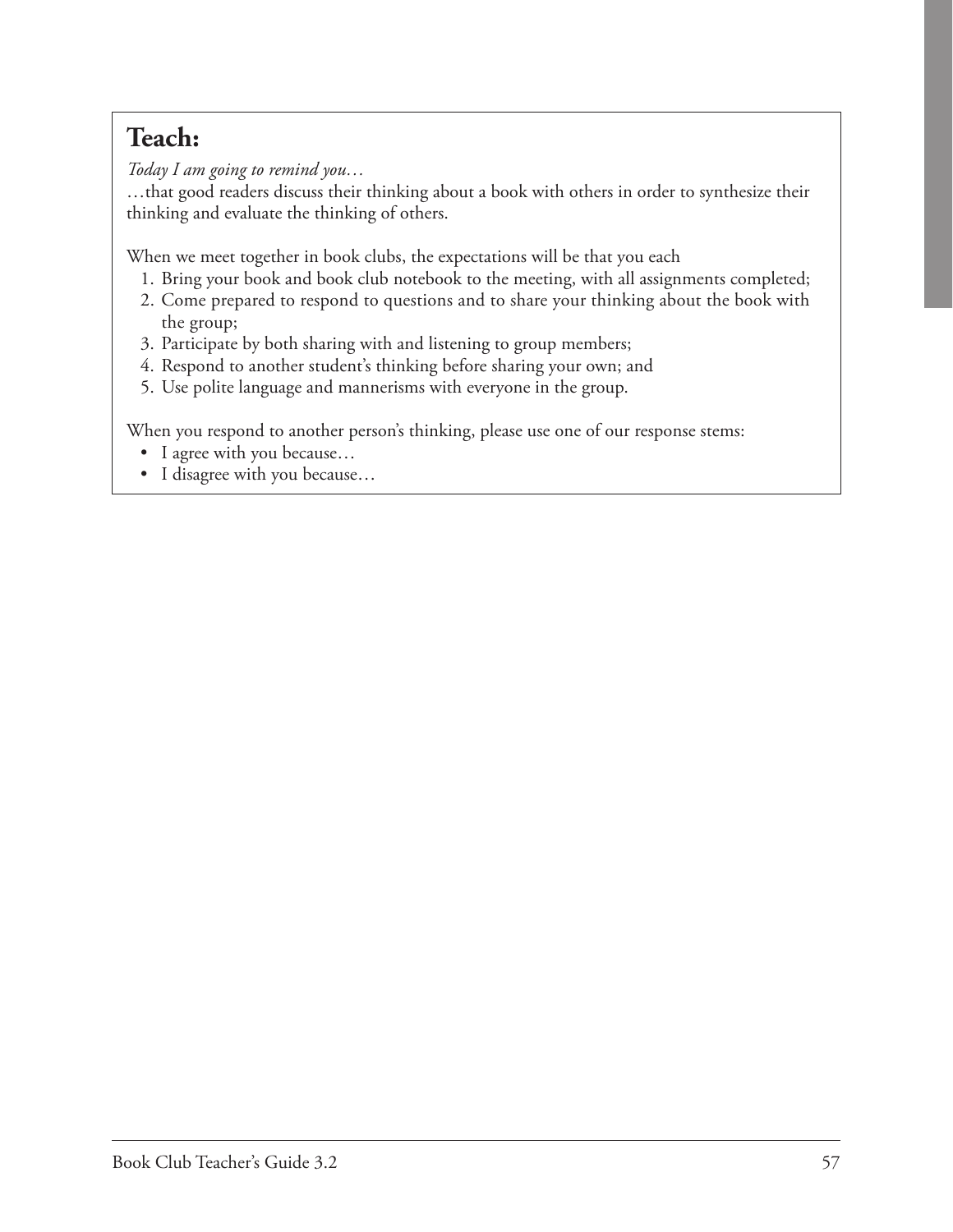### **Opening discussion questions:**

(Have 2–3 students share their responses to each of these questions. Ask a student to respond to another student before sharing his or her own thinking. As you move through the series of questions, make sure each student gets a turn to talk.)

### *Marvin Redpost: Why Pick on Me?*

 *Open up to the character list on page 8 of your book club notebooks.*  Discuss: Good readers sympathize with characters while reading. Which character do you sympathize with, and why?

*Open up to the setting clues list on page 10 of your book club notebooks.* Discuss: The setting of this story is a third-grade classroom in a public school. How is Marvin's school alike or different from your school?

*Open up to the problems list on page 11 of your book club notebooks.* Discuss: What do you think Marvin will do to solve his problems?

### *Jake Drake, Bully Buster*

*Open up to the character list on page 8 of your book club notebooks.*  Discuss: Good readers sympathize with characters while reading. Which character do you sympathize with, and why?

*Open up to the setting clues list on page 10 of your book club notebooks.* Discuss: Jake is in fourth grade, but he is remembering back to when he was in second grade. How do you think Jake feels about being bullied from the time he was three years old?

*Open up to the problems list on page 11 of your book club notebooks.* Discuss: What do you think Jake will do to solve his problems?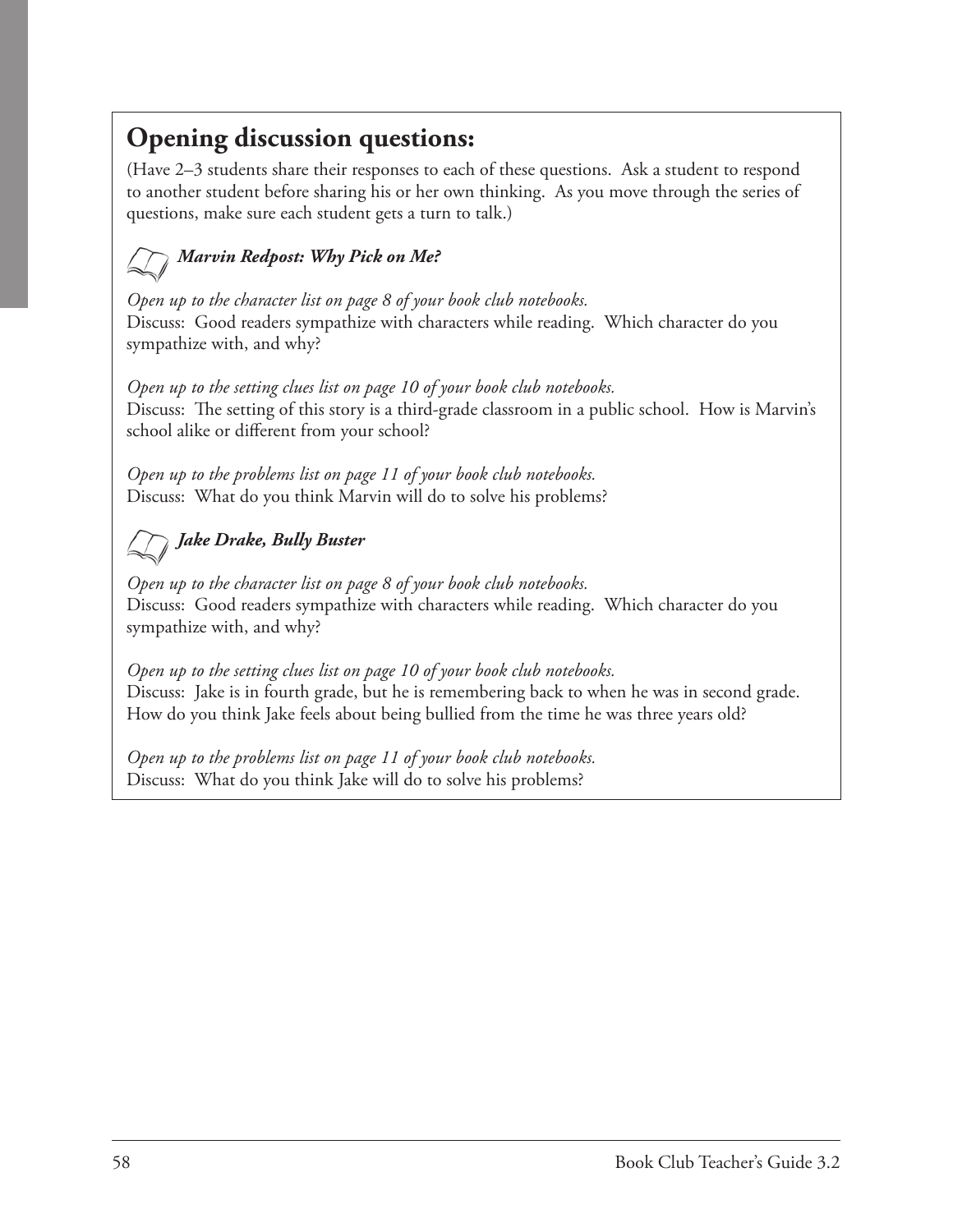## **Opening discussion questions (continued):**

(Have 2–3 students share their responses to each of these questions. Ask a student to respond to another student before sharing his or her own thinking. As you move through the series of questions, make sure each student gets a turn to talk.)

#### *Beezus and Ramona*

 *Open up to the character list on page 8 of your book club notebooks.*  Discuss: Good readers sympathize with characters while reading. Which character do you sympathize with, and why?

*Open up to the setting clues list on page 10 of your book club notebooks.* Discuss: How is Beezus's neighborhood alike or different from your neighborhood?

*Open up to the problems list on page 11 of your book club notebooks.*

Beezus is exasperated by her little sister Ramona.

Discuss: What do you think the word exasperated means? What do you think Beezus will do to solve her problems?

### **Time for questions:**

Do any of you have any questions at this point in the story that you would like the group to answer or help you with?

(Allow time for students to ask their questions, if any. Encourage group members to respond to the questions. Step in to answer questions only when group members are unable to.)

### **Share-out:**

Now you are each going to have an opportunity to share the prediction you prepared on page 19 of your book club notebook. Please turn to your prediction now.

(Allow each student a chance to share his or her prediction-writing stem. Ask each student to respond to another student before sharing his or her own thinking.)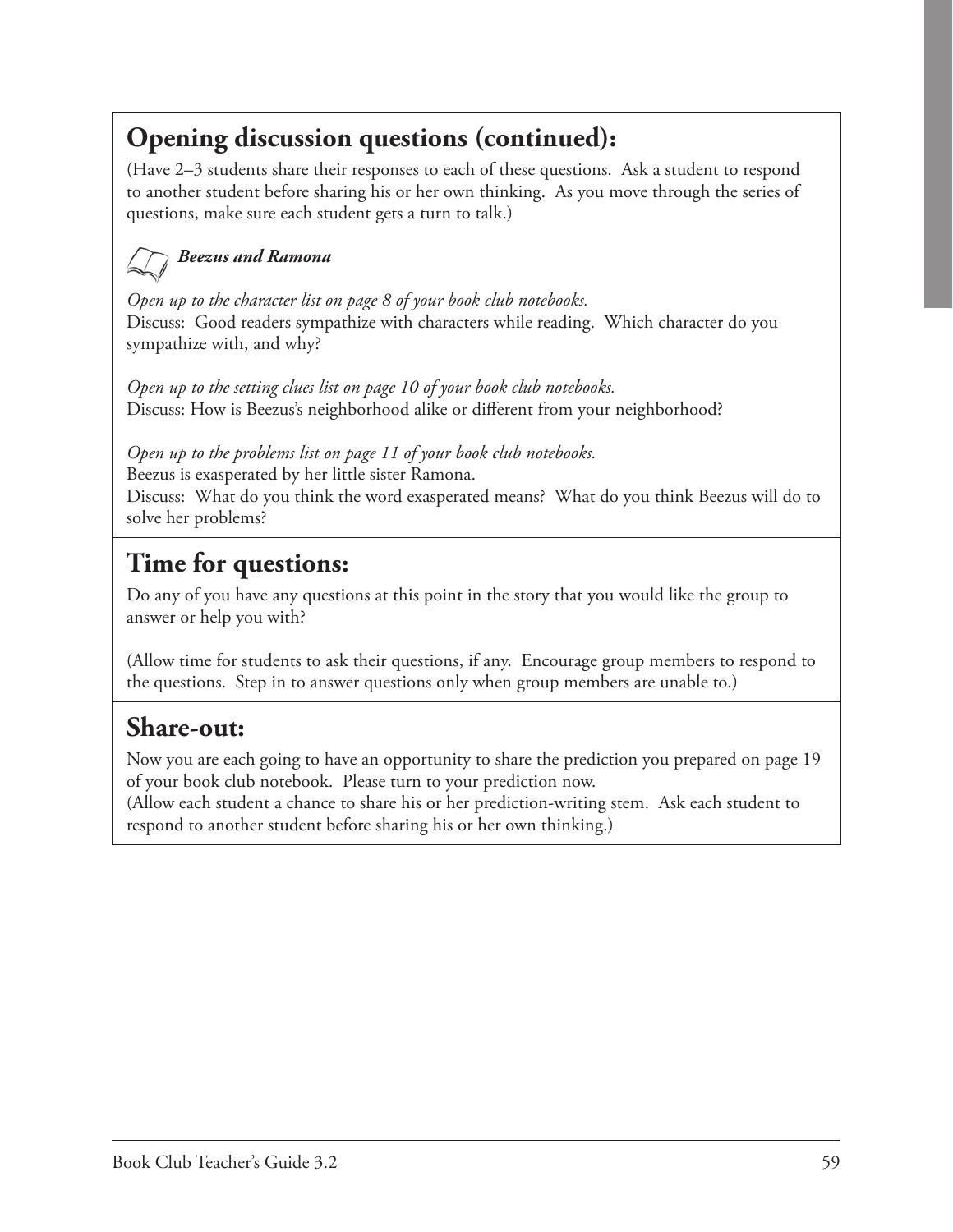*Marvin Redpost: Why Pick on Me?* **Book Club Meeting #1 Sample**



Be prepared to talk about:

- Character
- $\bullet$ Setting
- Problem  $\bullet$
- Main Events  $\bullet$

Be prepared to share a prediction about what will happen in the book.

Be ready to listen and respond to the members of your group!

When the book said the more Marvin talked about it the more the other kids teased him I made a prediction. I think Marvin will get ar with the Kids in his class because they are not being nice to him.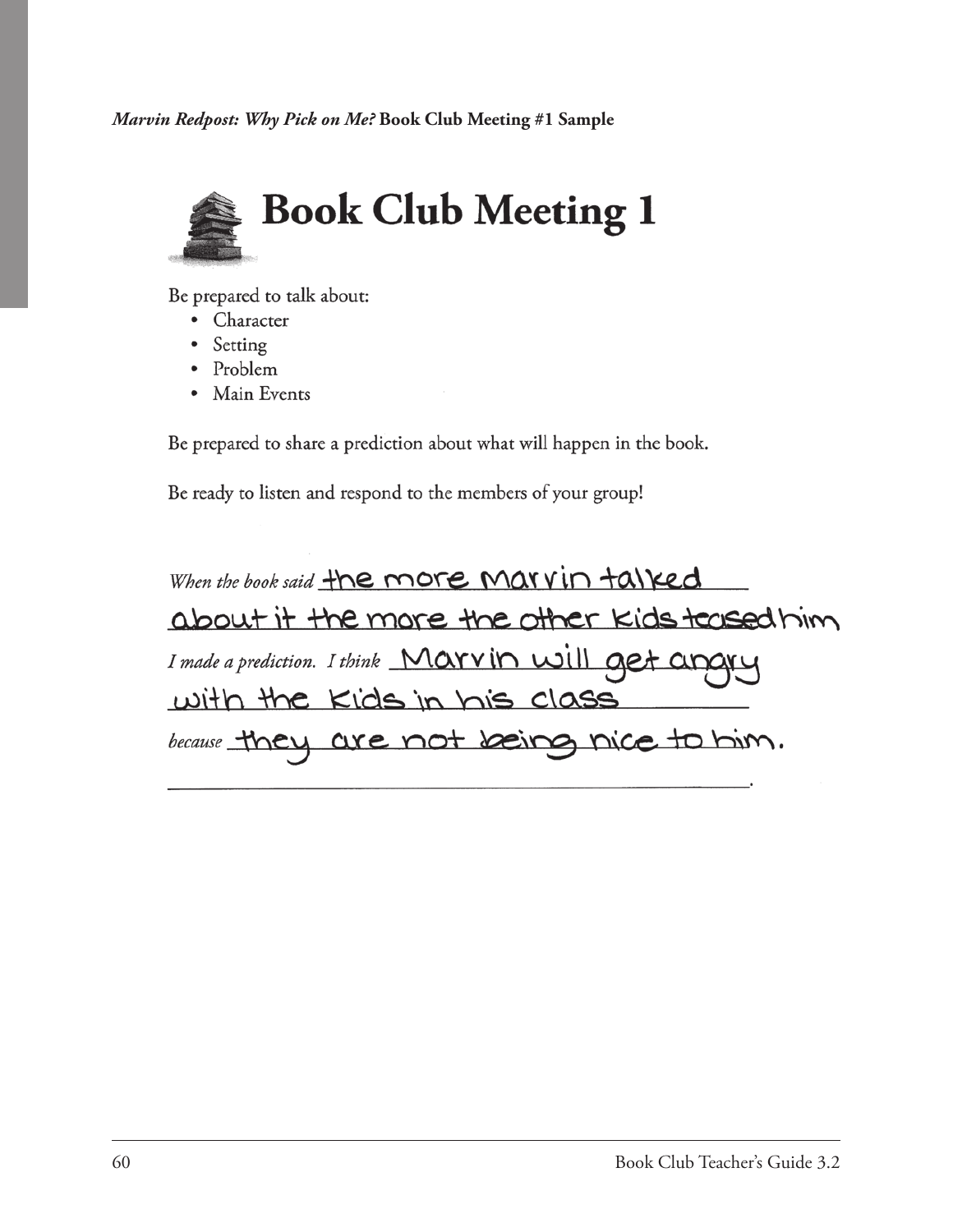

Be prepared to talk about:

- Character
- Setting
- Problem  $\bullet$
- Main Events  $\bullet$

Be prepared to share a prediction about what will happen in the book.

Be ready to listen and respond to the members of your group!

When the book said if you tattle to the teacher, things might get a lot worse I made a prediction. I think  $\bigcup \alpha$ ke will have to solve the bully problem himself because if he gets his teacher to help it will only make the bully mad.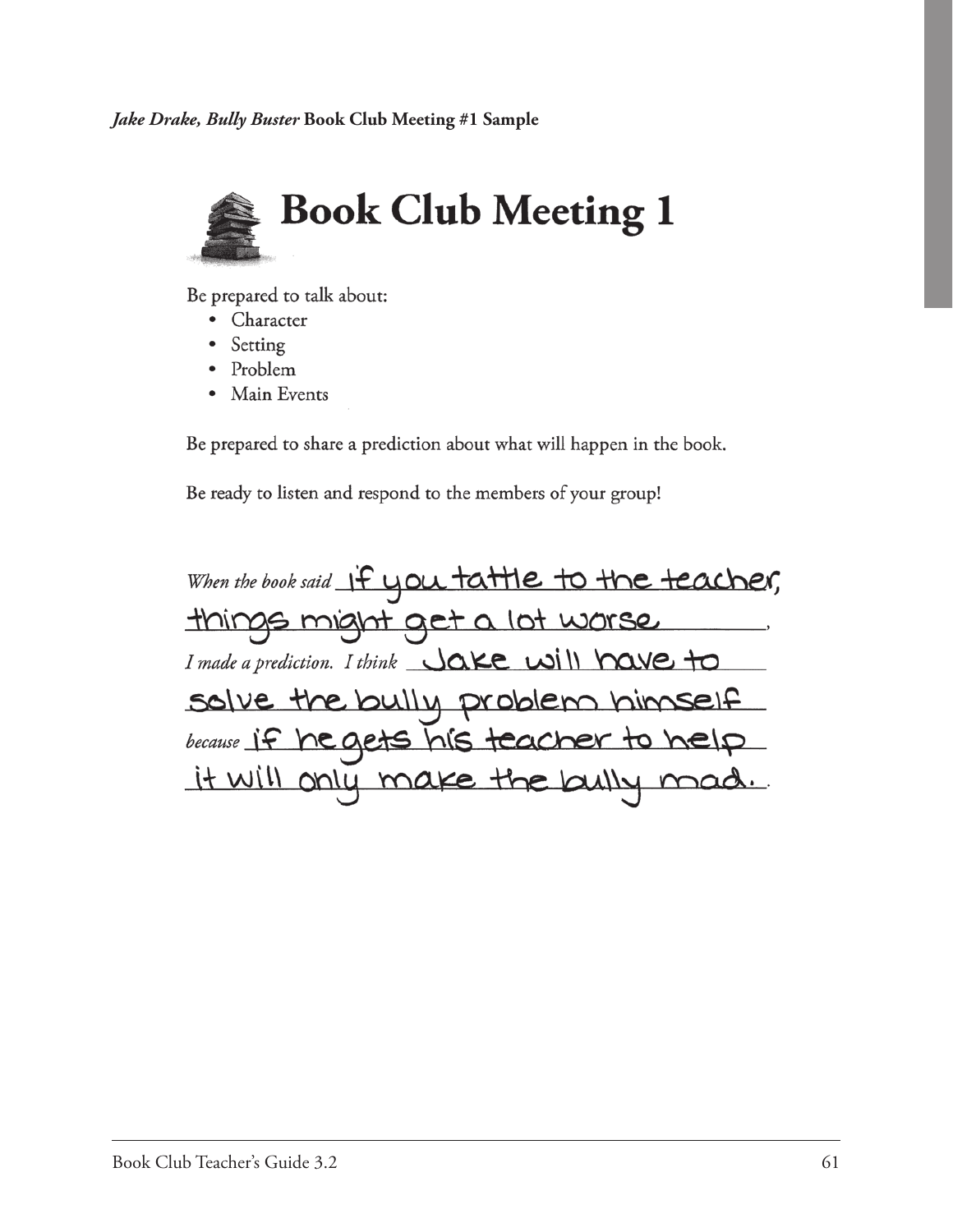*Beezus and Ramona* **Book Club Meeting #1 Sample**



Be prepared to talk about:

- Character
- Setting
- Problem
- Main Events

Be prepared to share a prediction about what will happen in the book.

Be ready to listen and respond to the members of your group!

When the book said Beezus would not have to read the book to Ramona unless she felt like it, I made a prediction. I think Ramona will be more cooperative because She will want Beezus to read her the book.